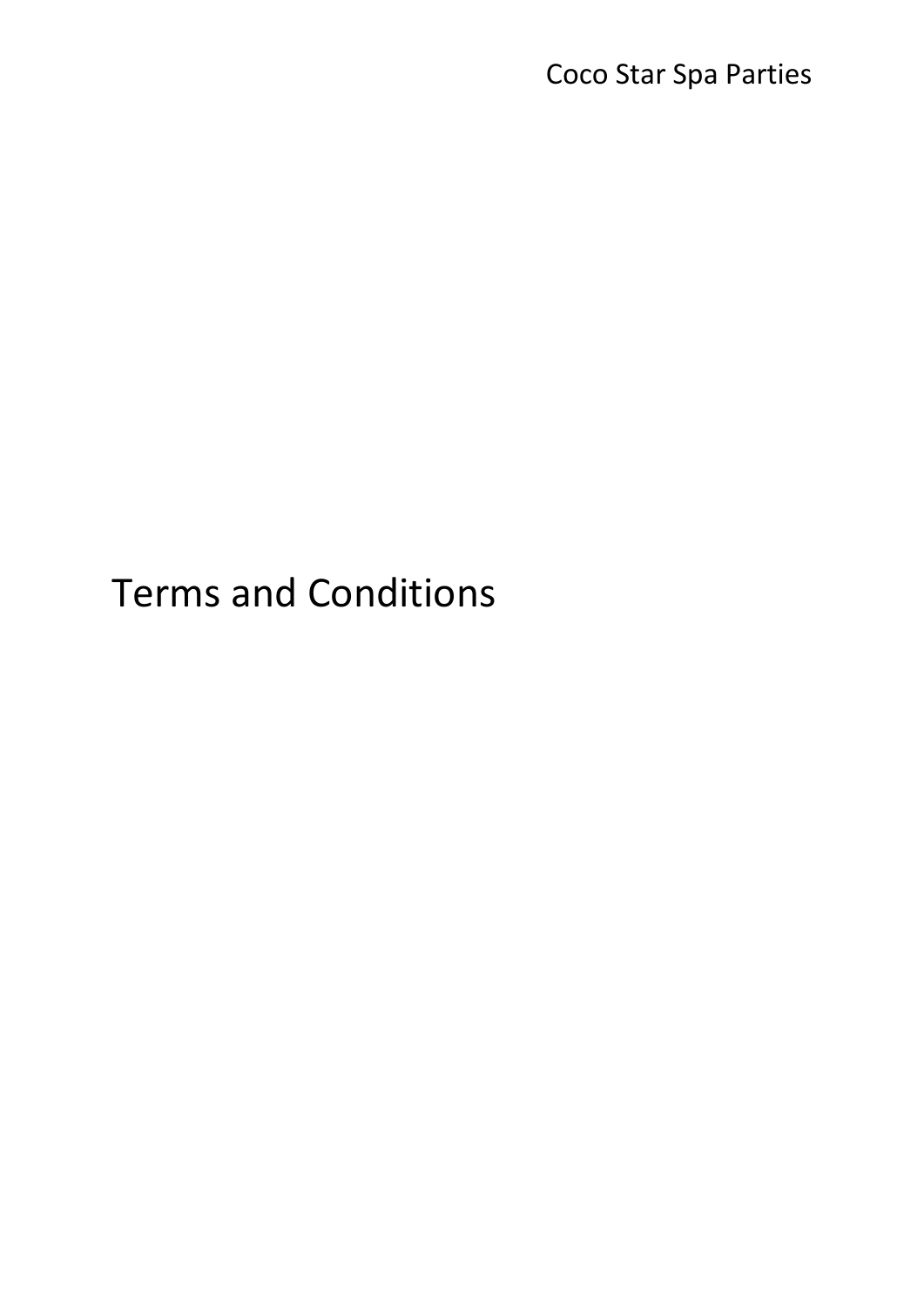## Coco Star Spa Parties

#### Contents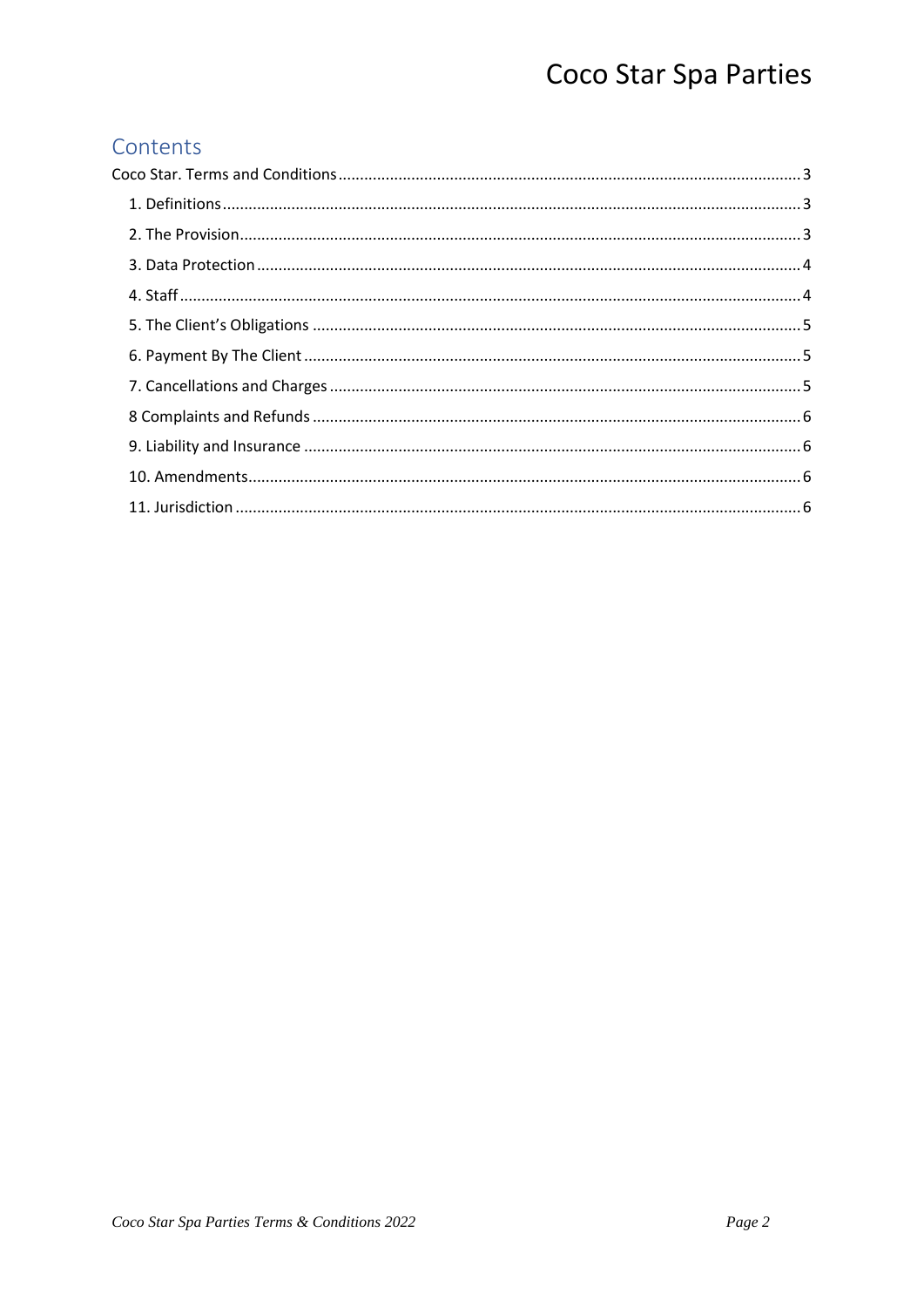# <span id="page-2-0"></span>**Coco Star. Terms and Conditions**

These terms and conditions relate to services provided by Coco Star Spa Parties.

#### <span id="page-2-1"></span>**1. Definitions**

The terms herein shall be given the following meanings:

1.1 Coco Star means Coco Star Spa Parties

1.2 Client means the person, company or organisation for whom the Services have been requested

1.3 Booking means period during which Freelance Staff provide beauty and wellbeing Services for the Client as agreed in advance through a Client Booking Form or contract.

1.4 Service' means the Service/s requested by the Client via the Booking Form, phone or email.

1.5 Freelance Staff means any person who is supplied by Coco Star with a view to carrying out Services for or on behalf of Coco Star.

1.6 Individual' means the individual guest/employee of the Client attending the booking who has requested the Service.

1.7 Premises' means the Service location address as provided by the Client.

1.8 Deposit means non-refundable amount to confirm and administer the Booking.

#### <span id="page-2-2"></span>**2. The Provision**

2.1 Coco Star shall provide insured Freelance Staff to the Client at the Premises for the agreed period.

2.2 Coco Star shall instruct the Freelance Staff to provide the Service as requested by the Client and attend to the requirements of each individual who requires the service exercising proper professional skill and diligence in the rendering of the Service.

2.3 Coco Star will do its utmost to ensure the completion of the Booking in its entirety. If any Freelance Staff are unable to perform the Booking due to sickness, Covid-19 related reasons, injury or any other reason then Coco Star will use reasonable endeavours to fulfil its obligation by providing alternative Freelance Staff. This may involve the Client/Individual changing their treatment choices. If an alternative treatment is provided, no refund will be given on the treatment. Should any part of the Booking not be fulfilled, Coco Star will deduct on a pro-rata basis the cost of the unfulfilled portion of the Booking.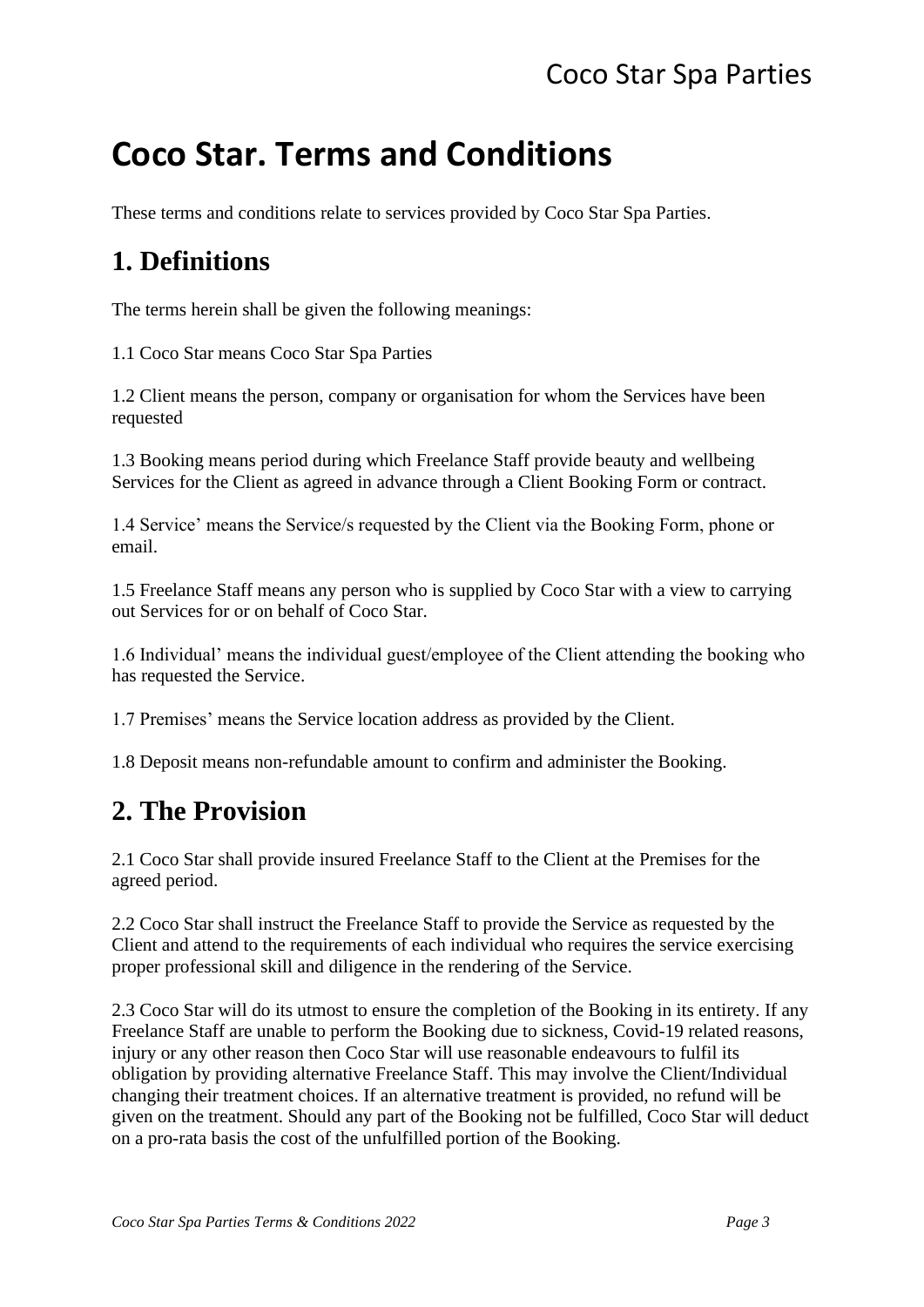2.4 If a Force Majeure event does occur (an extraordinary event or circumstance beyond Coco Star's or Staff control), Coco Star agrees to notify the client as soon as practicable and Coco Star has the right to cancel the Booking. Where Services have been paid for in advance but have not been rendered, the Client will be offered an alternative date or will be entitled to a refund from the date of cancellation for all such Services minus the deposit.

2.5 The Freelance Staff reserves the right not to provide the Service for any Individual they deem unfit to receive such Service. Including but not limited to:

- Broken skin or lesions
- Any medical conditions not mentioned at the time of reservation
- Failure to meet Covid-19 screening criteria as outlined by Coco Star prior to treatment

2.6 Coco Star will endeavour to provide first treatment choices for all Individuals. Occasionally Coco Star may ask an Individuals to provide a 2nd choice treatment. Some treatments may also be altered/affected in order to fulfil Covid-19 health and safety requirements.

#### <span id="page-3-0"></span>**3. Data Protection**

3.1 All information disclosed by the Client and Individuals in connection with Coco Star's Services will be treated by Coco Star as confidential and shall not without prior written consent of the Client/Individual be divulged to any person other than (on a confidential basis) those persons to whom it is necessary to supply such information.

3.2 Coco Star will not contact the Client for marketing purposes by email, phone or text message unless the client has given prior consent. Coco Star will not contact the Client for marketing purposes by post if the Client has indicated that they do not wish to be contacted. The Client can change their marketing preferences at any time by contacting Coco Star by email: [info@CocoStar.biz](mailto:info@CocoStar.biz)

3.3 Coco Star operates an equal opportunities policy which means that any Individual, Client, Freelance Staff or Employee will not be discriminated against on the basis of racial, ethnic or national origin, gender, marital status, disability, sexual orientation, age or religious beliefs.

#### <span id="page-3-1"></span>**4. Staff**

4.1 Staff are required to act in a professional and respectable manner at all times.

4.2 Freelance Staff are not employees of Coco Star.

4.3 The Staff may be entitled to pre-scheduled breaks during the course of the Booking depending on length of booking. These may be taken as individual breaks or as a single break depending on arrangements with the Client.

4.4 Staff follow strict Covid-19 related health and safety protocols as per Government guidelines.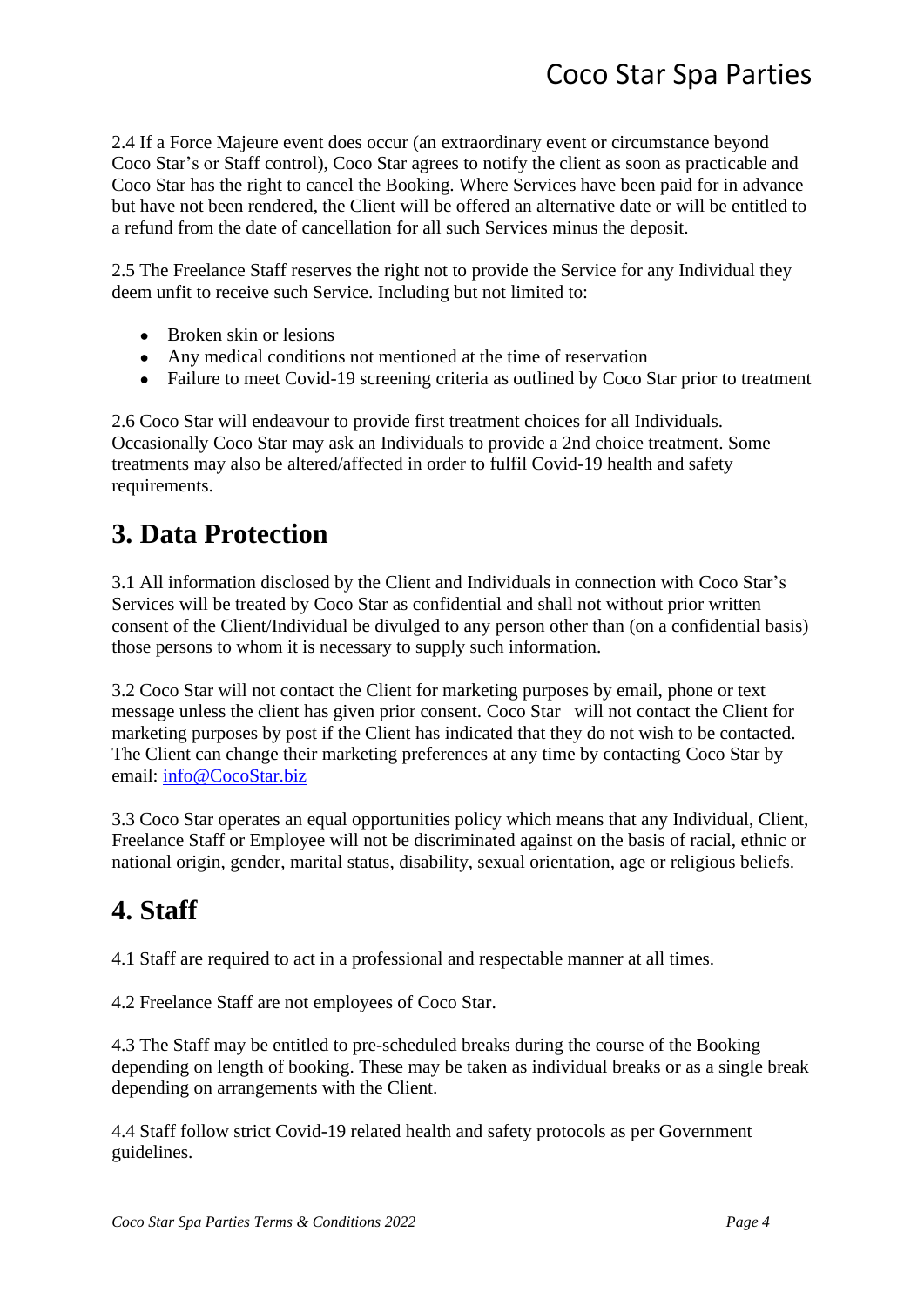#### <span id="page-4-0"></span>**5. The Client's Obligations**

5.1 The Client must provide a suitable area for the Service to take place and a contact person for Coco Star to liaise with.

5.2 The Client is responsible for making the Staff aware of any health and safety policies and practices relating to at the Premises and that the Staff must adhere to whilst on the Premises.

5.4 The Client will ensure that Individuals arrive in time for their treatments. The Staff will make every effort to accommodate any changes due to lateness but in such an event Coco Star will have no liability for any loss of treatment time.

5.5 The Client is responsible for providing an accurate address and relevant contact details for the Booking. Coco Star will have no liability for any loss of treatment time due to inaccurate address information.

5.6 Should the Client require more treatments on the day, no other extra treatments may be given unless arranged with Coco Star.

5.7 The Client agrees to agree to hold Coco Star harmless from and against all claims, injuries, suits and damages arising out of the performance by the Coco Star Staff assigned to the client's booking.

#### <span id="page-4-1"></span>**6. Payment By The Client**

6.1 The agreed fee for the Services is as shown on the Booking Form/ Client contract.

6.3 All fees will be pre-paid before the Booking unless it is a Corporate Booking in which payment terms will be set out in the contract.

6.4 The Booking deposit payment is a non-refundable fee and covers the cost of accepting and administering the Booking.

6.5 Coco Star reserves the right to charge interest on all payments made after the due date at a rate not exceeding three percent per annum above the base rate of HSBC Bank plc from time to time, interest to be calculated on a daily basis until satisfaction of any Judgment Debt or payment in full (whichever is later).

#### <span id="page-4-2"></span>**7. Cancellations and Charges**

7.1 Once a booking form has been accepted or Client contract issued, cancellations will incur the following charges:

- Cancellations made with 7 days' notice or more 100% refund excluding deposit.
- Cancellations made with less than 7 days' notice 50% refund excluding deposit.
- Cancellation of Individual Service with less than 7 days' notice no refund.